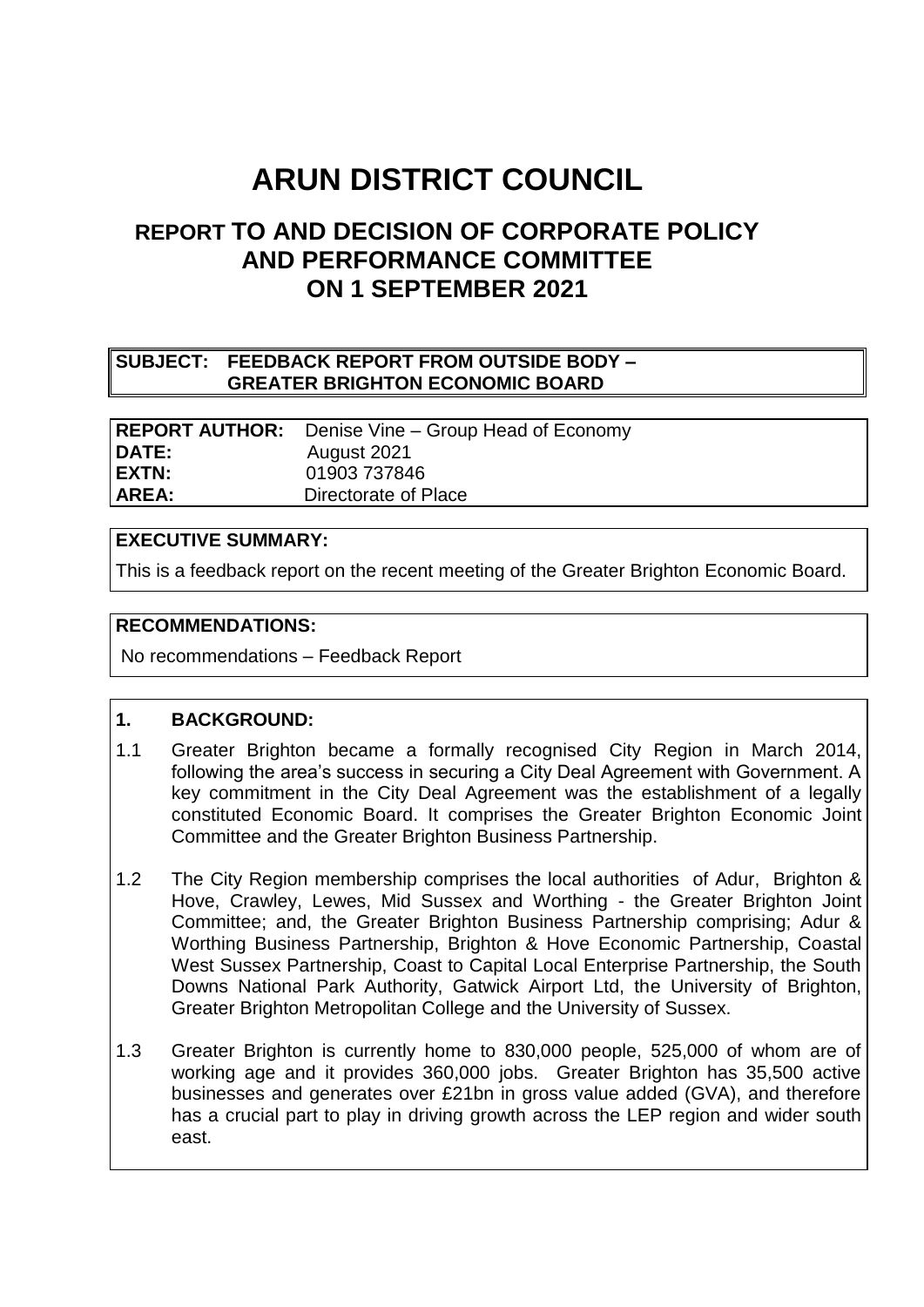- 1.4 Key assets of the City Region include an international airport, a major road and rail transport corridor to London, two universities, and unique natural capital including the coast, South Downs National Park and the UNESCO Biosphere.
- 1.5 The overarching aim of the Board is to protect and grow the economy by coordinating economic development activities and investment at City Region level. By joining together places and working collaboratively to build on the area's economic assets and unblock its barriers, the City Region will be able to fulfil its economic potential to become one of the United Kingdom's top performing urban economies.
- 1.6 To that end the Board has been successful, as it has helped to secure over £160m in Local Growth Funds (LGF) through several funding rounds to support projects across the City Region. A further £48m has been secured from the Housing Infrastructure Fund (HIF) to unlock the development of key strategic sites where progress has stalled.
- 1.7 Since 2014 the Board made good progress in creating a strong brand that is recognised by Government, investors and key stakeholders. Through the Board's activities there has been an increased profile for the City Region. This has helped the region to engage with Government.
- 1.8 In October 2018 ADC requested to become a member of the Great Brighton Economic Board and in June 2019 ADC formally accepted the invitation to join the Board and become a constituted member. The council's application set out the benefits to ADC of becoming a member which included:
	- Arun would have an active involvement and engagement with the LEP in relation to the production of their future investment priorities and strategies and aligning pipeline projects to strategic priorities.
	- Arun exhibits strong economic and functional relationships with Greater Brighton and membership would give scope to explore coordinated investment.
	- Arun's membership of the Board would provide funding opportunities to central government funds or to Local Enterprise Partnership to support local pipeline projects.
	- Membership could also pave the way for other local partners to become formally involved in the work of the Board, such as the University of Chichester which has strong links and growth plans in Arun and would complement existing higher education partner members.
	- Build a stronger strategic level influence with central government to push for transport infrastructure improvements.
- 1.9 The Board meets quarterly with the Leaders of the member Council's and Chief Executive's. A monthly programme Board meeting is also supported by the Group Head of Economy.
- 1.10 At the last meeting of the Board on 20 July 2021 the key items discussed were: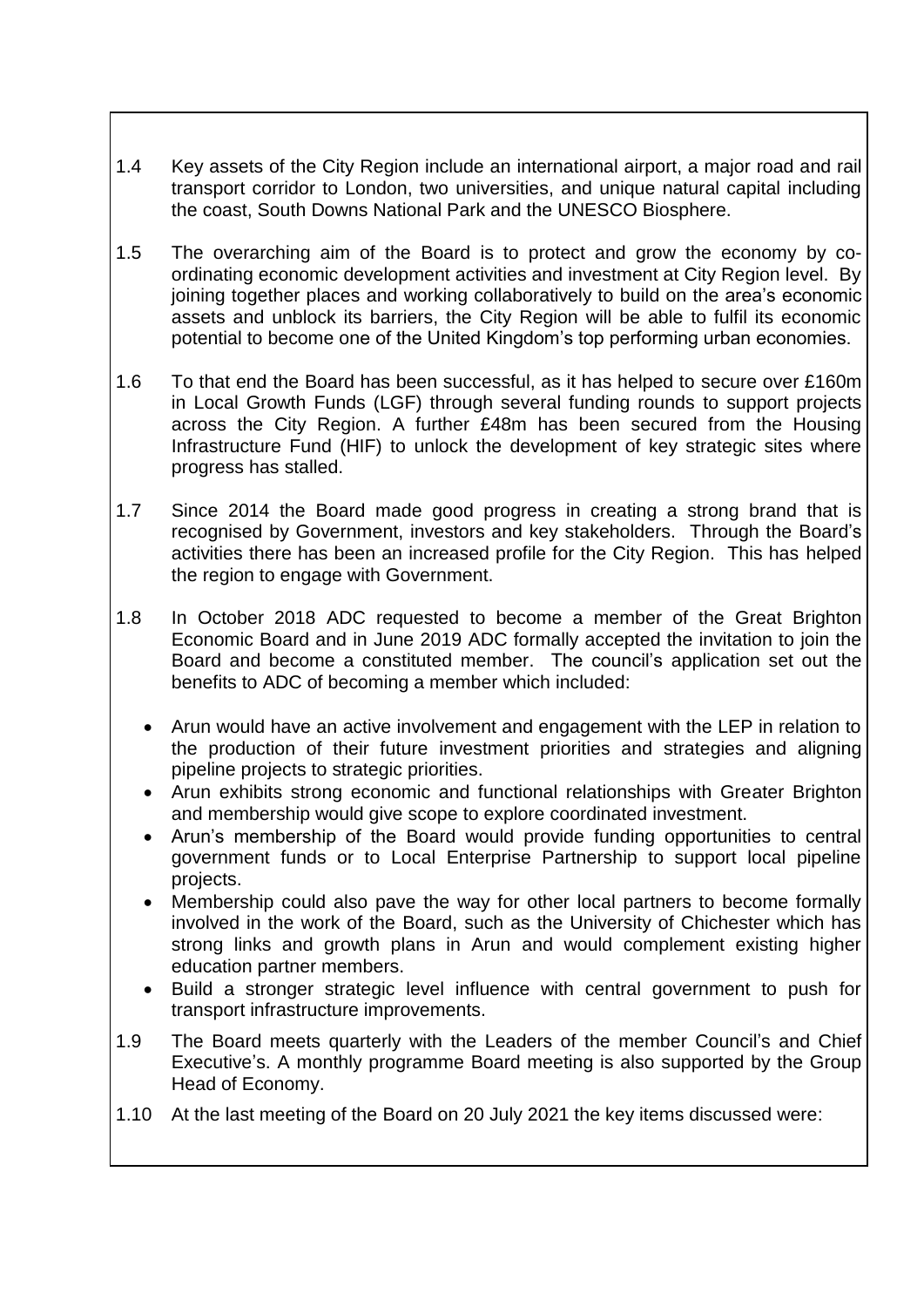- Crawley Recovery Focus a presentation from Crawley BC regarding the impact of the closure, due to the COVID 19 lockdown, on Gatwick airport and the Crawley community. They also set out the interventions planned to assist the towns recovery.
- Greater Brighton Recovery: Where next? The Board wishes to play a leading role in economic recovery in the region post-pandemic. It is recognised that the 2019 Five Year Priorities may need refreshing. Carbon neutrality is becoming increasing important, issues and opportunities surrounding Britain's exit from the European Union are becoming clearer, and the COVID-19 pandemic has seen public spending to support businesses and jobs soar. The Board has recommended research is commissioned to provide a snapshot of the City Region economy as it emerges from the pandemic, to outline the shape of recovery and identify stress points. These findings will be used to re-focus the purpose and ambition of the partnership. A report outlining how partners can pool resources and work collectively to deliver outcomes that benefit all members will be ready to go to the 1st February 2022 Economic Board meeting.
- Greater Brighton Low Carbon Economy Blue/Green Print The Board has strategic commitment and allegiance with the GB10 Pledges and recognises that transitioning to a net zero carbon region is vital to sustaining and optimising the economy.

The Board has agreed to the development and production of a net-zero innovation led economy Investment Plan (Blue/Green Print) to use as a lobbying tool. This will have the ability to strengthen and align public investment with business investment, improve consumer confidence and outline the region's investment requirements to be leaders in the UK's green industrial revolution and transition to net zero. It will demonstrate that the Greater Brighton area can be an exemplar to government about how to decarbonise a small city, rural communities and coastal areas and will assist in future discussions with government and negotiations on funding.

It has agreed to attend, support and promote the events taking place across the region in the lead up to COP26 this November in Glasgow and has tasked officers to look at hosting a Greater Brighton led Climate Summit in October 2021 to showcase the work and current aspirations happening within the region as part of the preparation for COP26 and our collective action to address the climate crisis whilst promoting economic recovery.

 Creation of a Greater Brighton Retrofit Task Force - The Board have supported the establishment of a Greater Brighton City Region Retrofit Task Force to ensure the city-region's homes and buildings are fit for a zero carbon future. This work will be overseen by Lewes District Council and led by the University of Brighton. The Task Force not only builds on the region's strength in terms of ability to support immediate challenges, it helps to develop solutions that takes us beyond the 2030 plan for decarbonisation and identifies whole life cycle decarbonisation approaches.

The Task Force objectives are to: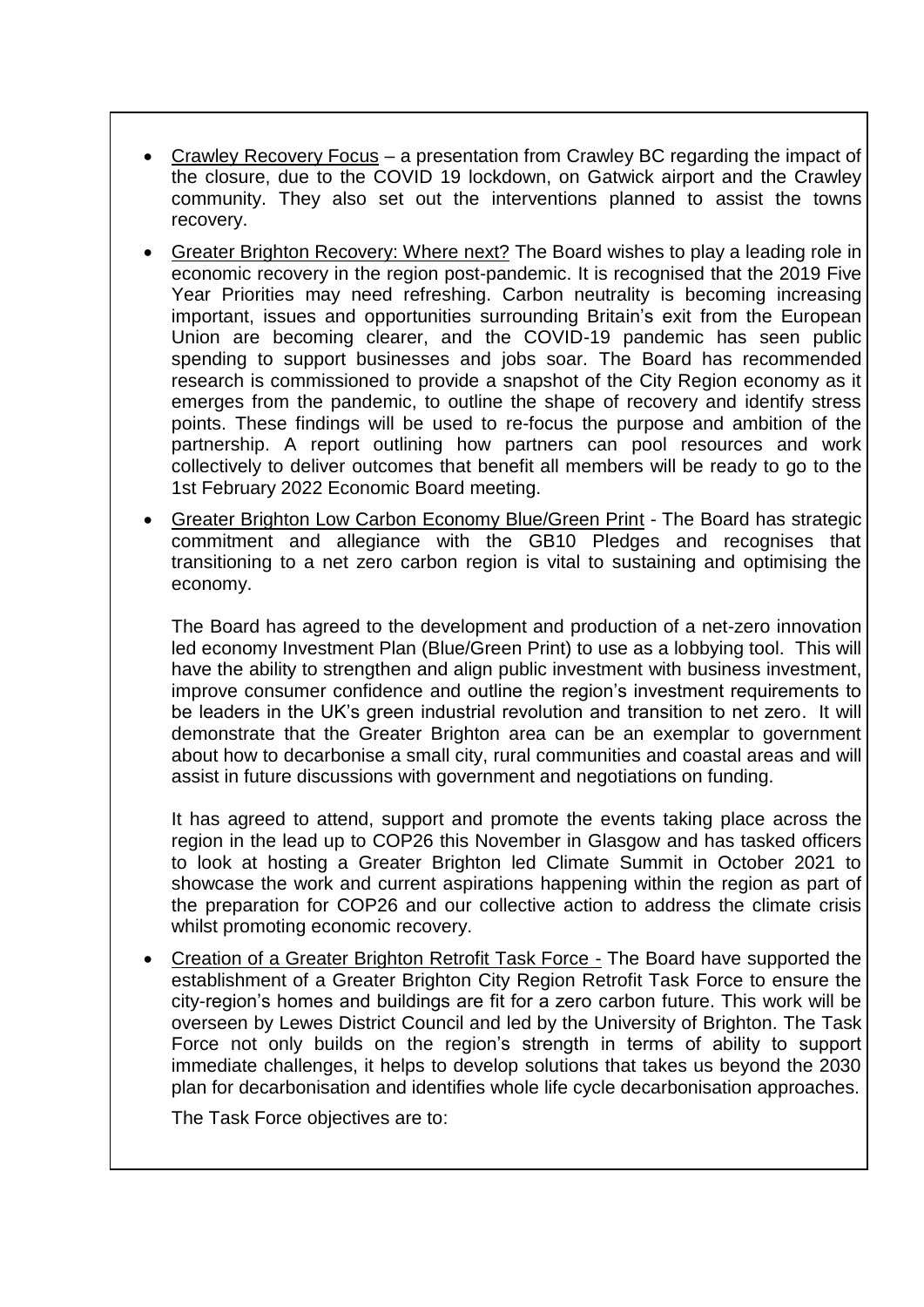- $\triangleright$  outline how public sector home and building improvements can take place on a mass scale across the region, while identifying opportunities to boost new skills, create good jobs, and drive investment in low-carbon industries.
- $\triangleright$  Identify and promote long-term changes to energy usage, increase private sector engagement with the whole-life cycle decarbonisation agenda.
- $\triangleright$  Future proofing our private and public buildings within the region.

These goals meet Greater Brighton's carbon reduction targets by 2030 and support a sustainable economic recovery from the pandemic by creating the conditions and supply chain to support the wider decarbonisation agenda.

The Board acknowledged that this agreement is in principle whilst some of the detail continues to be worked through noting that local authority members will need to approve to proceed through their own processes. The Task Force will report back on emerging findings in April 2022, with the completed Asset Management Plan and Roadmap in October 2022.

- Greater Brighton Food Plan The UK's food system contributes to a large amount of economic activity. The Board have supported this proposal to proceed with scoping out a Greater Brighton Food Plan. Coast to Capital is one of the largest horticulture areas in the UK, employing upwards of 9,000 FTE jobs providing more than £1 billion of production. A food plan for the city region provides an opportunity to plan, support and build a sustainable and climate resilient economy. The proposed Plan will align with the current UK government (National Food Strategy) and international work to develop sustainable, resilient, healthy and fair food systems. The draft Food Plan will be presented to the Board in April 2022.
- Greater Brighton Investment Programme Progress Update on the local Growth Fund (LGF) Growth Deal Rounds 1, 2 & 3.

## **2. PROPOSAL(S):**

Feedback report

## **3. OPTIONS:**

Not applicable

Financial

Legal

| ι νυι αρριπανισ                                                                                                        |            |           |
|------------------------------------------------------------------------------------------------------------------------|------------|-----------|
| 4. CONSULTATION: N/A                                                                                                   |            |           |
| Has consultation been undertaken with:                                                                                 | <b>YES</b> | <b>NO</b> |
| Relevant Town/Parish Council                                                                                           |            |           |
| <b>Relevant District Ward Councillors</b>                                                                              |            |           |
| Other groups/persons (please specify)                                                                                  |            |           |
| 5. ARE THERE ANY IMPLICATIONS IN RELATION TO<br>THE FOLLOWING COUNCIL POLICIES:<br>(Explain in more detail at 6 below) | <b>YES</b> | <b>NO</b> |